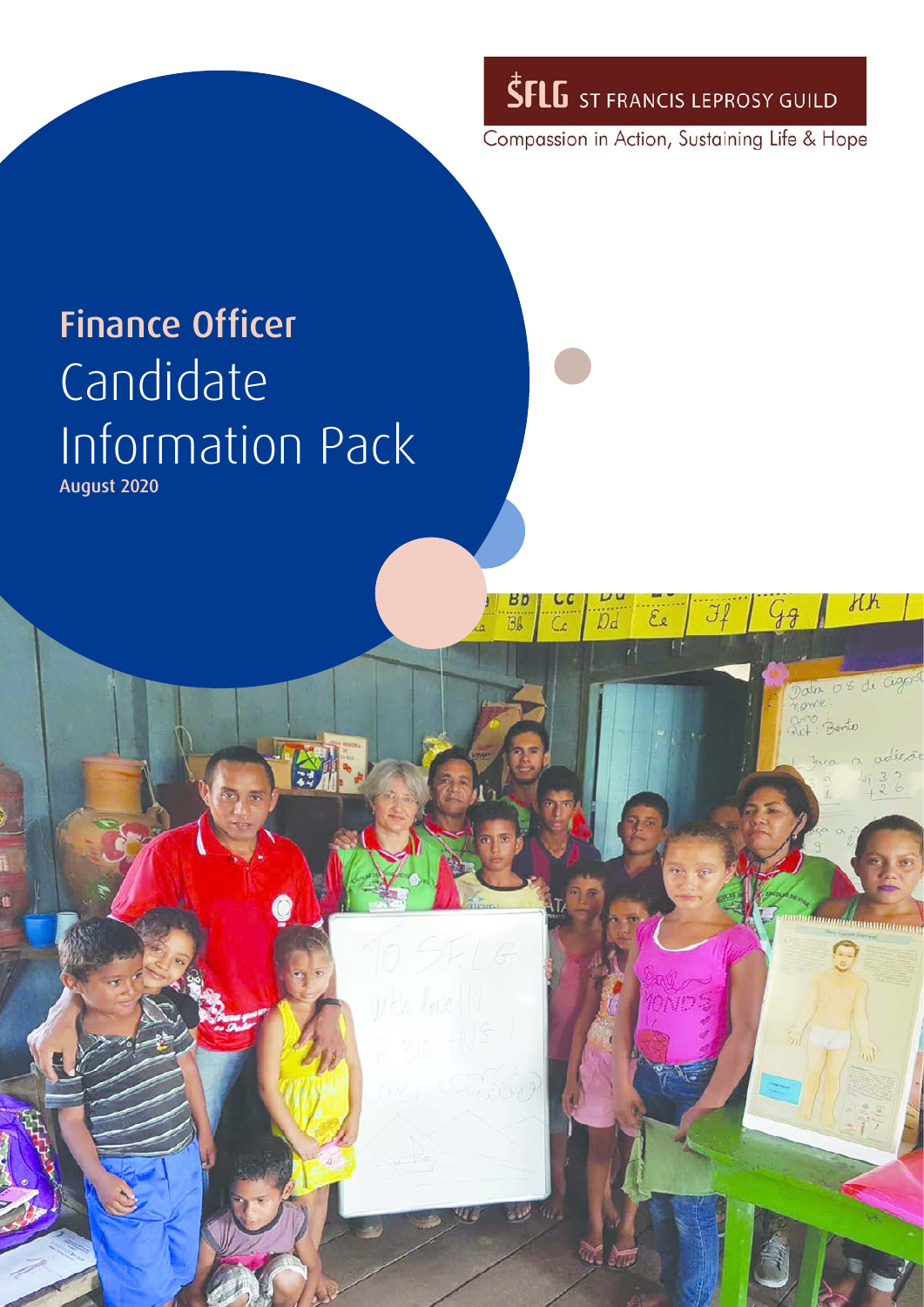

# Contents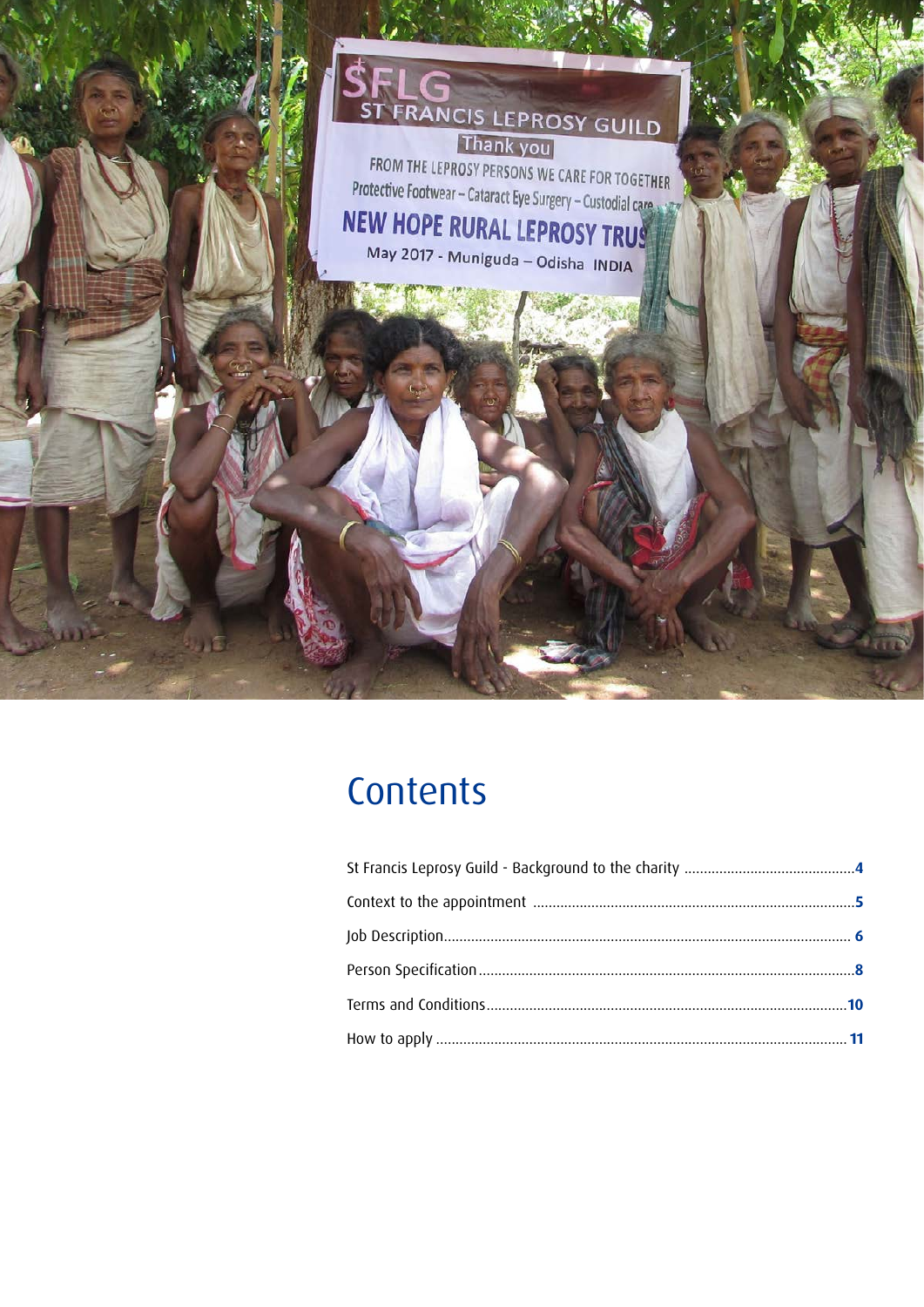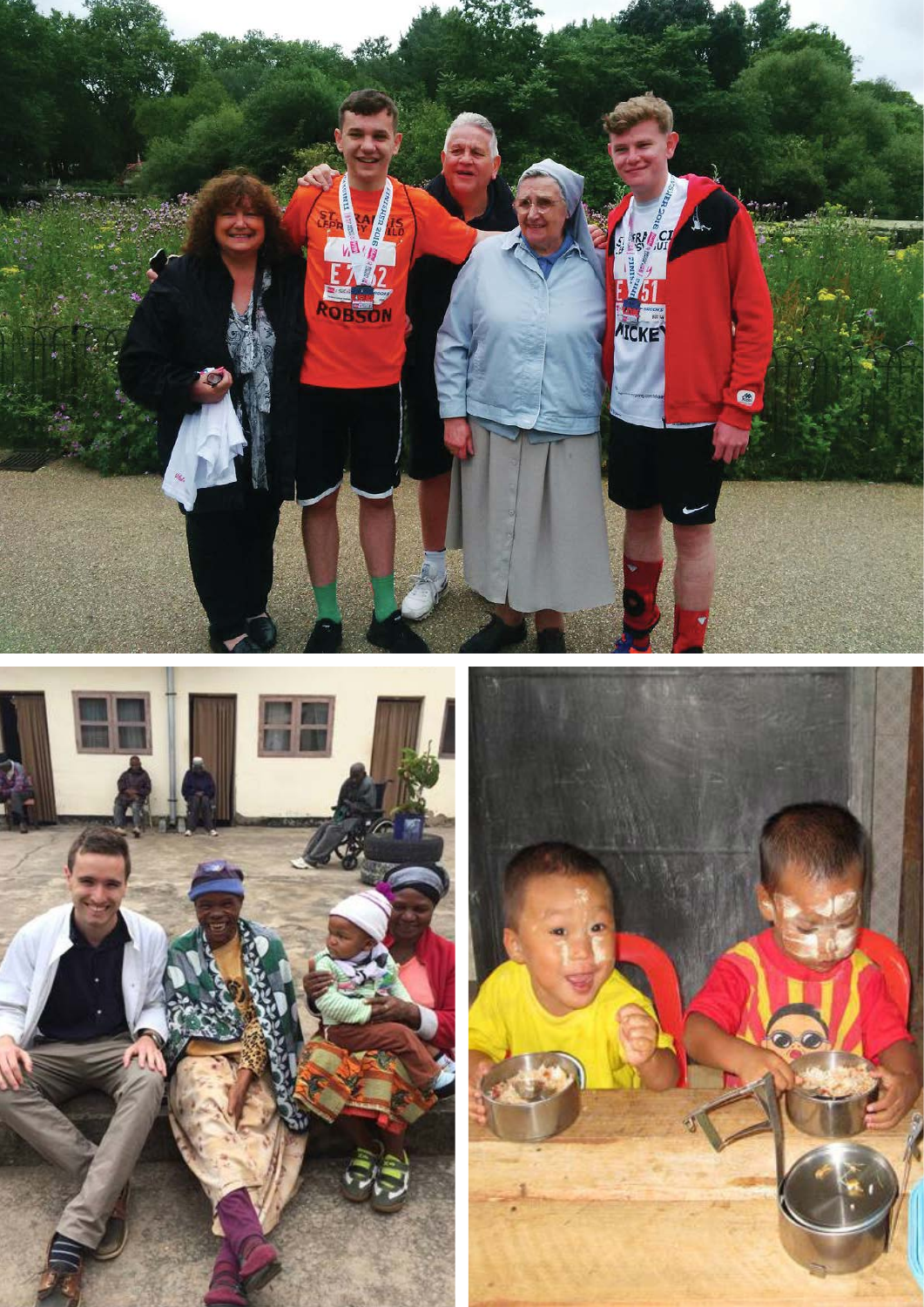### ST FRANCIS LEPROSY GUILD - BACKGROUND TO THE CHARITY

The work of St Francis Leprosy Guild has changed very significantly in recent years, in response to global changes in the treatment of leprosy. The development of successful multi-drug therapy has meant that more and more people have access to the drugs that will halt leprosy. More than 16 million people have been successfully treated.

However, leprosy has not been beaten—yet. By the year 2000 the number of new cases had reduced to around 200,000 each year. But the rate of reduction has levelled off to about the same level each year since then. St Francis Leprosy Guild is committed to supporting the World Health Organisation's strategy of "*Accelerating towards a leprosyfree world*", in a campaign to end leprosy one community at a time. The challenge today is to reach out to detect cases of leprosy where and when they emerge, so that transmission of the disease can be prevented. Successful outreach to detect new cases means training local primary health care workers in leprosy detection and treatment.

The Guild may be a small organisation, but as the leading Catholic charity working in this field we are having a significant impact. The outreach projects that we have been able to support were involved in detecting nearly 2% of the world's new cases of leprosy last year alone. An end to leprosy is tantalisingly in sight and the Guild is determined to play a part.

Our mission is to contribute to the alleviation of the suffering caused by leprosy throughout the world, by encouraging and enabling Catholics to embrace leprosy sufferers and meet their needs, following the example of St Francis.

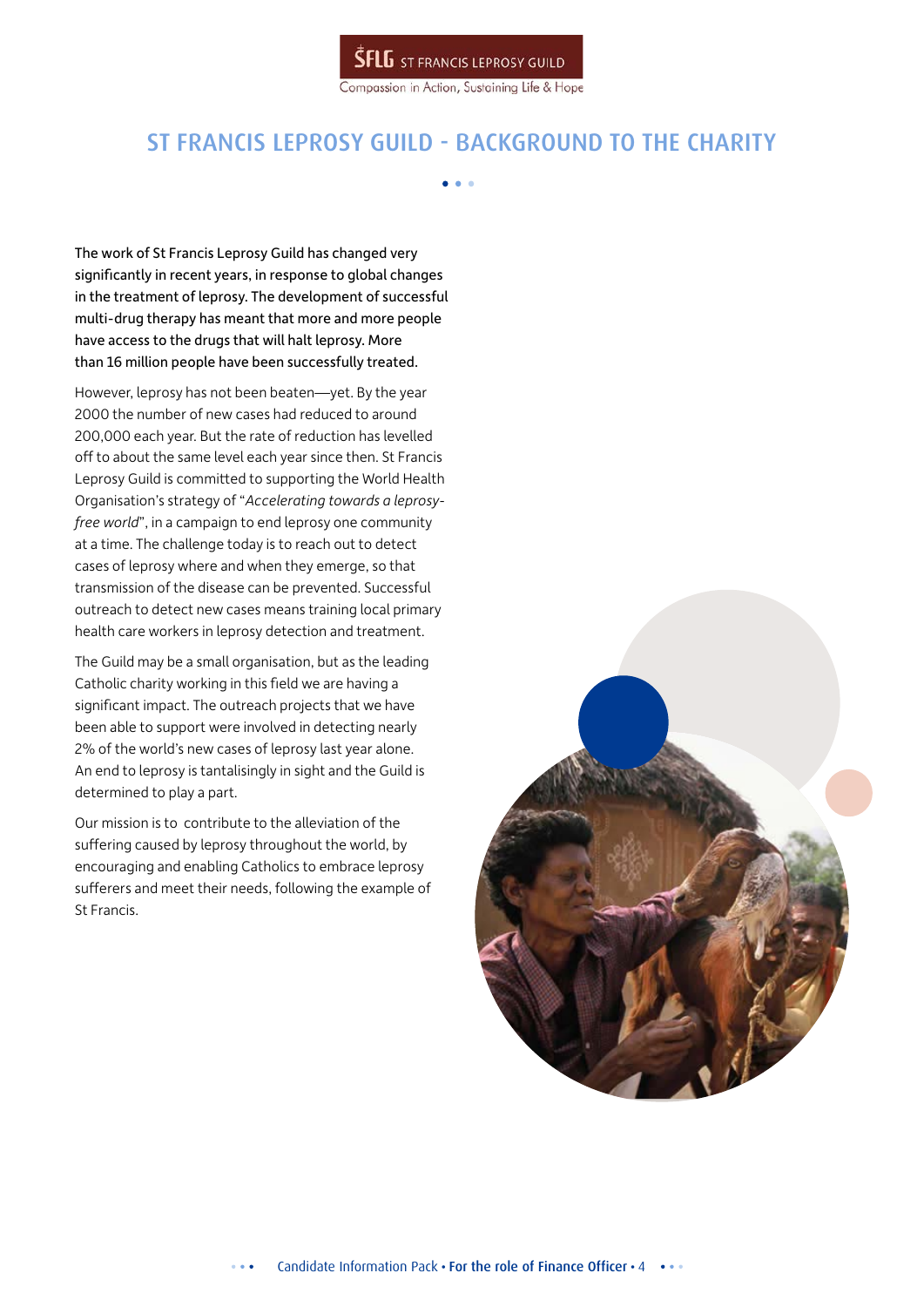### CONTEXT TO THE APPOINTMENT

In late 2017 SFLG undertook a thorough strategic review, which in due course led to the appointment of Kieran Kettleton as the charity's first Director.

Since then, Kieran has been working closely with the Board to reconfigure the Guild around a new strategy that is focused less on recurring 'maintenance grants' to projects, and more on outreach projects that contribute to the goal of ending leprosy.

SFLG has reconstituted as a CIO, introduced safeguarding policies for all overseas partners to sign up to, and instigated a successful donor recruitment campaign that has almost tripled the number of active donors. A new database and donation processing system has been introduced, and a new grants software programme has been acquired to administer overseas grants applications and distribution. The charity has also begun a parliamentary advocacy programme.

The new post of Finance Officer has been created in response to the increased volume of donations being received, to help build on the administrative improvements that have already been put in place.

There are other changes afoot. Within the coming months the charity will relocate from its present offices in West London, probably to one of the 'charity hubs' around the Capital. And Kieran has informed the Trustees that he wishes to retire—ideally by the end of 2020. Action Planning (who carried out the original strategic review and introduced Kieran to the charity) has been asked to recruit both the new Finance Officer, and Kieran's successor.

This is a great time to be joining an organisation with serious growth potential, at a significant moment in its development.

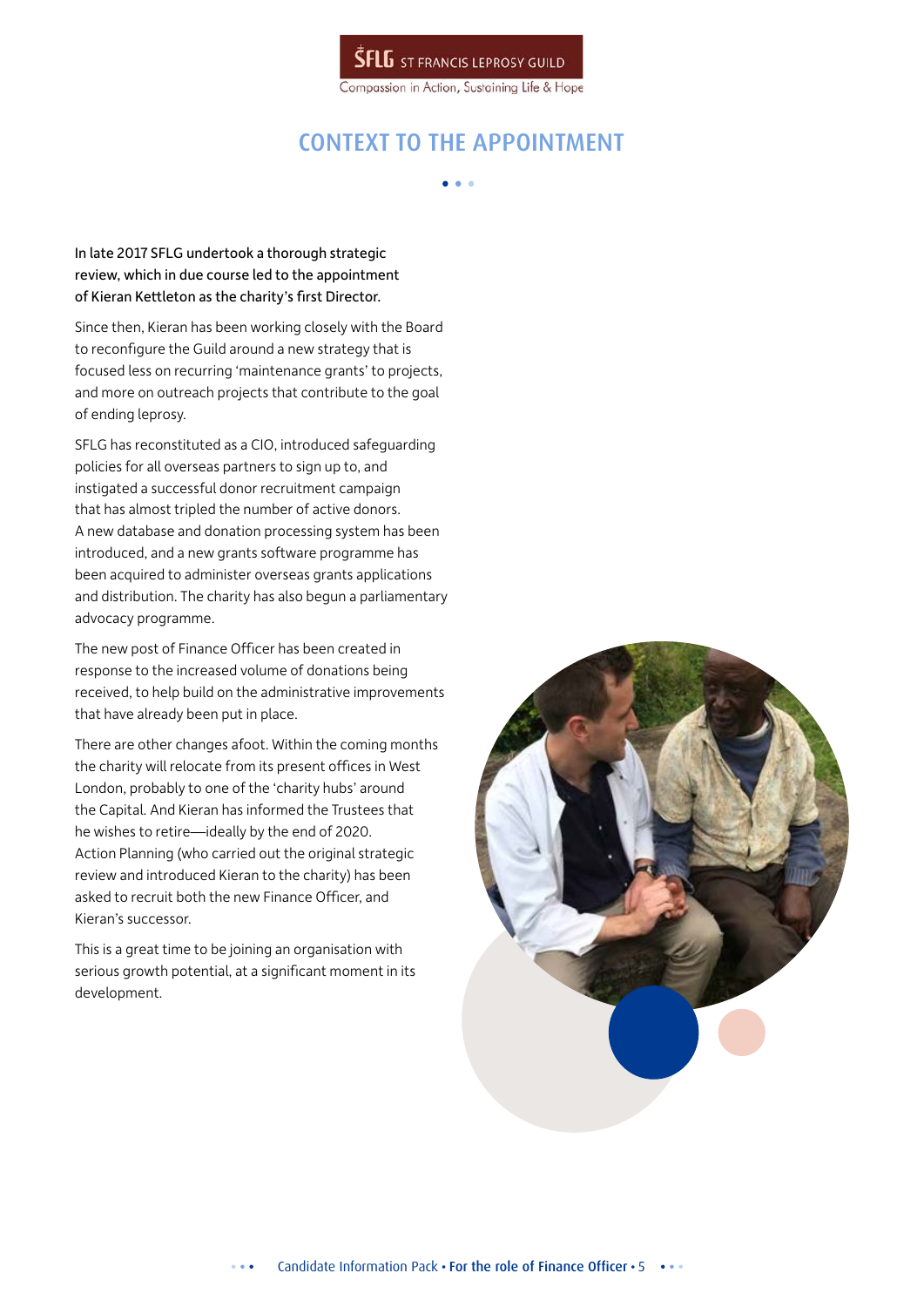## JOB DESCRIPTION

### PURPOSE OF THE JOB

Reporting to the Director, the Finance Officer will have day-to-day responsibility for the financial management of the St Francis Leprosy Guild and other administrative duties as agreed. He/she will have due regard to the requirements of the Hon Treasurer so far as the preparation and presentation of the statutory accounts for the Charity Commission are concerned and will attend the Hon Treasurer's formal monthly review meeting to monitor their progress.

### PRINCIPAL TASKS

#### FINANCE

- Responsible for all financial tracking of the organisation, including recording and processing all transactions, monitoring, bank reconciliation and controlling finances;
- Set up payments for authorisation as required from time to time by the Board of Trustees;
- Ensure payments are duly authorised in line with payments policies as agreed from time to time by the Board of Trustees.
- Ensure that duly authorised invoices are paid on a timely basis in line with payment terms;
- Invoice processing, payment and balance sheet reconciliations;
- Processing BACS payments;
- Ensure that receipts are banked and recorded on a timely basis;
- Analysis of results from SFLG Leprosy Programmes and Projects and the funding of them;
- Present the monthly management accounts at the Hon Treasurer's formal review meeting;
- Account for designated and any project restricted funds of SFLG, ensuring that income and spend is appropriately recorded and reported with donor compliance followed;
- Implement financial and operational policies as agreed from time to time by the Board of Trustees to ensure they are followed;
- Ensure that all legal, constitutional and regulatory obligations for financial aspects are met;
- Support the Hon Treasurer in the production of the annual accounts, support independent examiners with the annual Independent Examination and ensure that the accounts are submitted to the Charity Commission in line with the relevant deadlines;
- Track the cash flows and related activities, distinguishing between restricted, designated and unrestricted expenditure, and ensure that funds are managed in accordance with SORP charity guidance;
- Assisting in the preparation of budgets as required e.g. in relation to project-funding for the centres;
- Undertake banking of any cheques and cash on an asneeded basis.
- Ensure all matters requiring the Honorary Treasurer's consideration are brought to his/her attention promptly.

#### INCOME AND DEVELOPMENT

- Record and acknowledge all donations with appropriate letters
- Manage credit card donations, donations made through CAF and online giving platforms.
- Maintaining the donor database and outputting mailing lists for general mailings
- Support the preparation of the quarterly Gift Aid claim to HMRC as needed;
- Assist in the production of timely and accurate donor financial reports and track requests for payment as per agreed contracts and grants;
- Produce a regular pipeline document showing timings of expected income.
- $\rightarrow$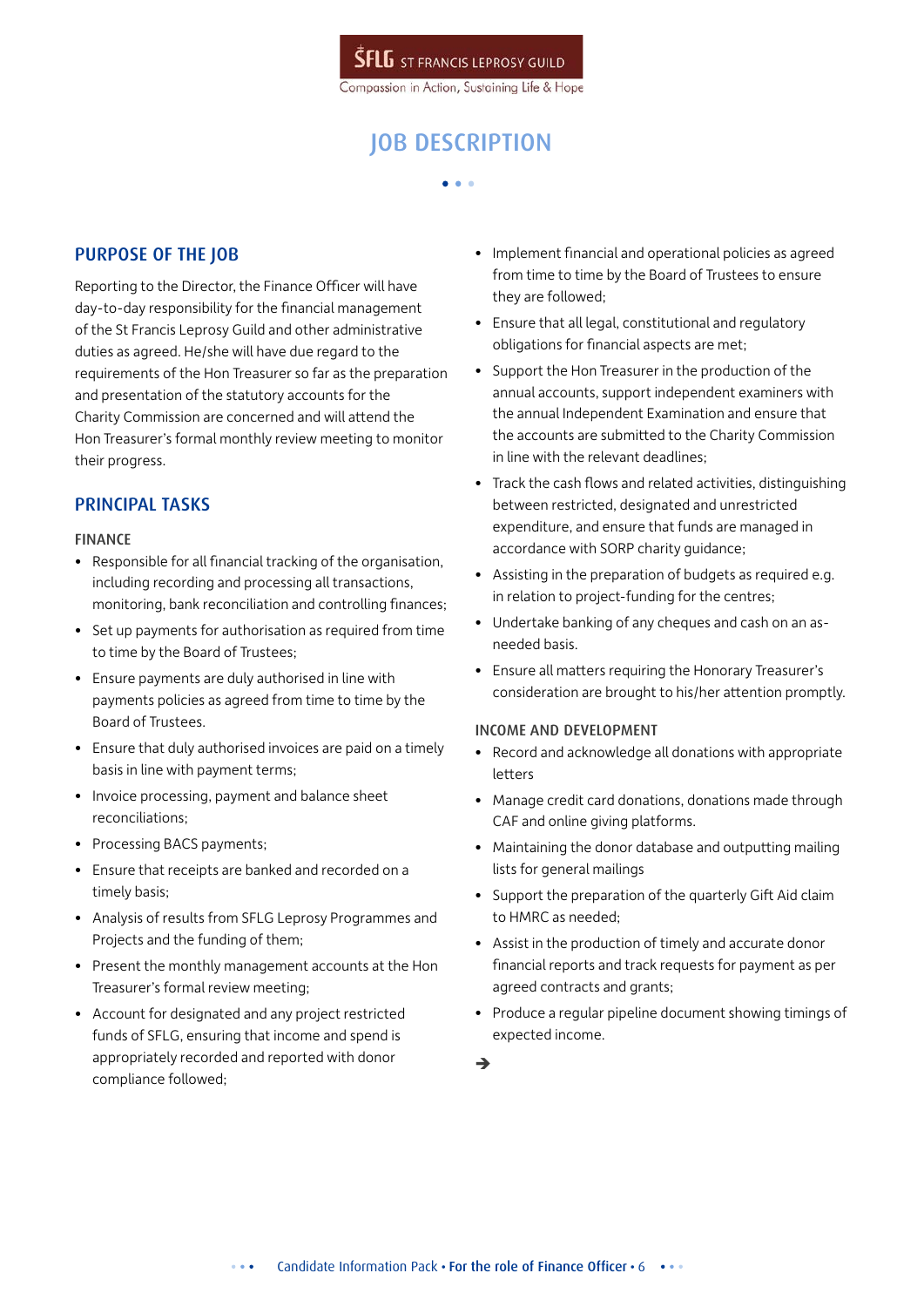## JOB DESCRIPTION

#### GRANTS

- Prepare payments in local currencies on the Guild's Western Union payment platform for approval by the Honorary Treasurer and process verification requests. Ensure receipts are received from Centres in receipt of grants.
- Notify Honorary Treasurer of Bank Transfer payments due to be made as required.

#### HUMAN RESOURCES

- Co-ordinate and run QBO online monthly payroll;
- Receive and process approved expense claims;
- Support all tender and procurement processes and contracting;

The job description is a general outline of the job duties and responsibilities. The post holder may be required to undertake other duties as may be reasonably required from time to time. SFLG is committed to providing a flexible working environment wherever possible.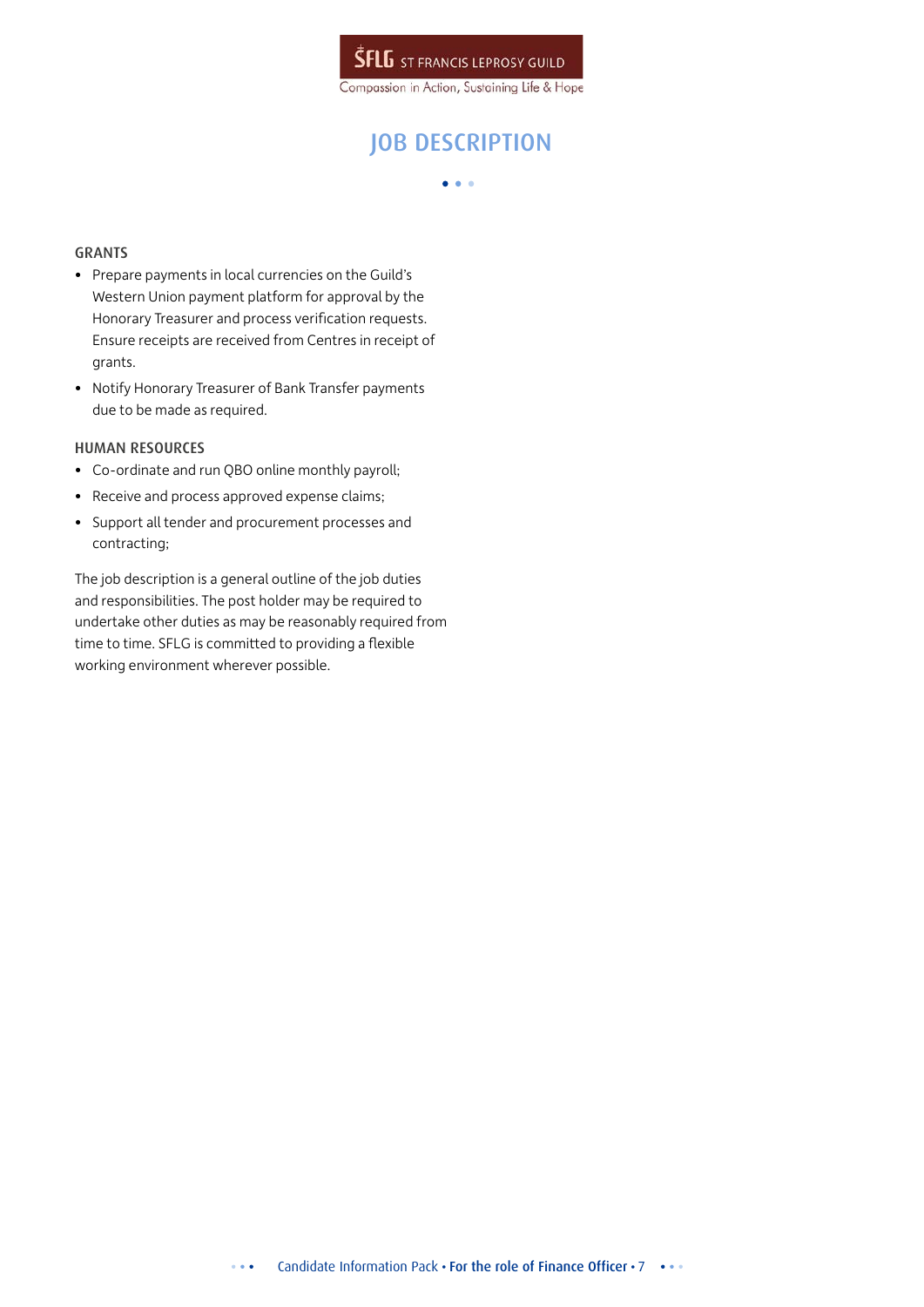### PERSONAL SPECIFICATION

 $\bullet$   $\bullet$   $\bullet$ 

The Finance Officer will be a skilled bookkeeper, with the ability quickly to adapt to existing systems but also with the imagination, drive and technical competence to identify and implement more effective ways of doing things.

| <b>Key Areas</b>              | <b>Essential</b>                                                                                                                                                                                                                | <b>Desirable</b>                                 |
|-------------------------------|---------------------------------------------------------------------------------------------------------------------------------------------------------------------------------------------------------------------------------|--------------------------------------------------|
| Education /<br>qualifications | Appropriate experience in a similar finance role,<br>including working with donations, different cost<br>centres, restricted funding and management<br>accounts:<br>Experience of administrative and operational<br>management; | Relevant charity experience;                     |
|                               |                                                                                                                                                                                                                                 | Experience of financial reporting;               |
|                               |                                                                                                                                                                                                                                 | Experience of preparing charity/statutory annual |
|                               |                                                                                                                                                                                                                                 | accounts in line with the Charities SORP;        |
|                               |                                                                                                                                                                                                                                 | Experience with tendering and contracting;       |
|                               | Knowledge of accounting software (currently<br>Quick Books Online and Data Developments<br>Donations Co-ordinator);                                                                                                             | Experience of supplier management.               |
|                               | Understanding of payroll administration.                                                                                                                                                                                        |                                                  |
| Competencies                  | Excellent written and verbal communication<br>skills;                                                                                                                                                                           |                                                  |
|                               | Excellent attention to detail;                                                                                                                                                                                                  |                                                  |
|                               | Ability to plan, manage and prioritise competing<br>workloads;                                                                                                                                                                  |                                                  |
|                               | Ability to handle multiple tasks and meet<br>deadlines;                                                                                                                                                                         |                                                  |
|                               | Ability to maintain confidentiality;                                                                                                                                                                                            |                                                  |
|                               | Excellent interpersonal skills;                                                                                                                                                                                                 |                                                  |
|                               | Excellent negotiation skills;                                                                                                                                                                                                   |                                                  |
|                               | Excellent organisational skills;                                                                                                                                                                                                |                                                  |
|                               | Ability to work on own initiative and as part of a<br>team;                                                                                                                                                                     |                                                  |
|                               | Ability to create and maintain good working<br>relationships with internal and external<br>stakeholders;                                                                                                                        |                                                  |
|                               | Proficient in the use of Microsoft Office Suite,<br>Quick Books Online and donations databases.                                                                                                                                 |                                                  |
|                               |                                                                                                                                                                                                                                 | →                                                |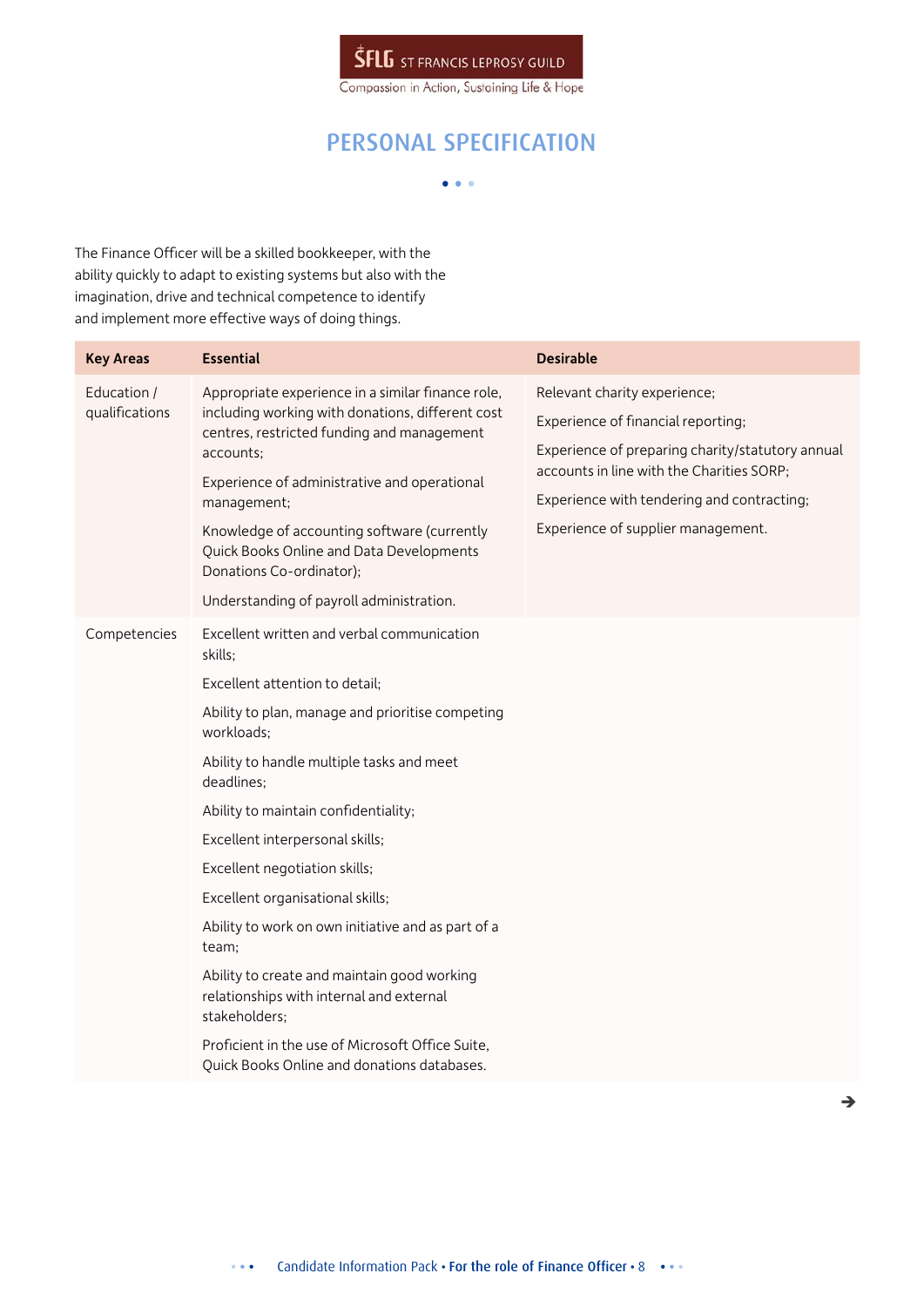

### PERSONAL SPECIFICATION

 $\bullet$   $\bullet$   $\bullet$ 

| <b>Key Areas</b>          | <b>Essential</b>                                                                     | <b>Desirable</b>                                                                                                                                               |
|---------------------------|--------------------------------------------------------------------------------------|----------------------------------------------------------------------------------------------------------------------------------------------------------------|
| Qualifications            | Appropriate experience in a similar finance role                                     | Relevant qualification in finance or business<br>administration (e.g. AAT Advanced Certificate<br>in Bookkeeping or ICB Level 3 Certificate in<br>Bookkeeping) |
| Personal                  | High levels of personal integrity and honesty;<br>Commitment to equal opportunities; | Knowledge / interest in overseas development<br>particularly in regard to health issues                                                                        |
|                           |                                                                                      | A knowledge of and sympathy with the Catholic<br>Church and the work of the Church in overseas<br>development.                                                 |
| Attitude and<br>Approach  | Positive, proactive, able to bring her/his team<br>with her/him                      |                                                                                                                                                                |
|                           | Demonstrable willingness to be hands on<br>whatever the task                         |                                                                                                                                                                |
|                           | High level of probity both professional and<br>personal                              |                                                                                                                                                                |
| Personal<br>circumstances | Sensitive to the Catholic church's traditions and<br>teachings                       | In good standing with the Roman Catholic Church                                                                                                                |
|                           | Readiness to be flexible on working hours with<br>appropriate TOIL arrangements      |                                                                                                                                                                |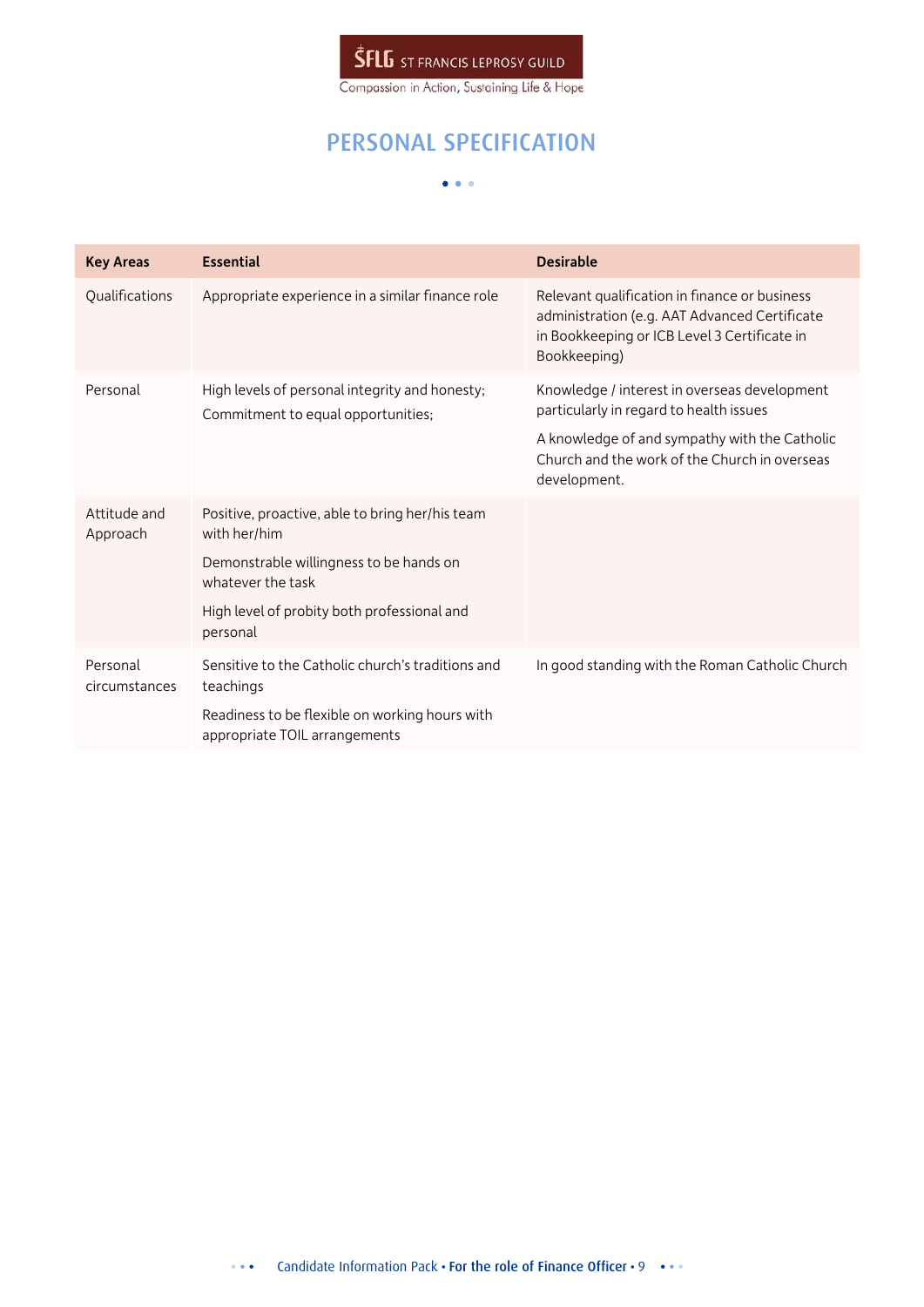

### TERMS AND CONDITIONS

 $\bullet$   $\bullet$   $\bullet$ 

### REPORTING TO

Director

### LOCATION:

Currently the charity's office is 73 St Charles Square, London W10 6EJ, although this location is being reviewed. Some home working may also be possible

### HOURS:

The role is for 28 hours per week (0.8FTE).

### SALARY:

£26,000–£30,000 pa, pro-rata, subject to experience

### ANNUAL LEAVE:

20 days, or pro-rata, plus bank holidays

### PROBATION PERIOD:

6 months